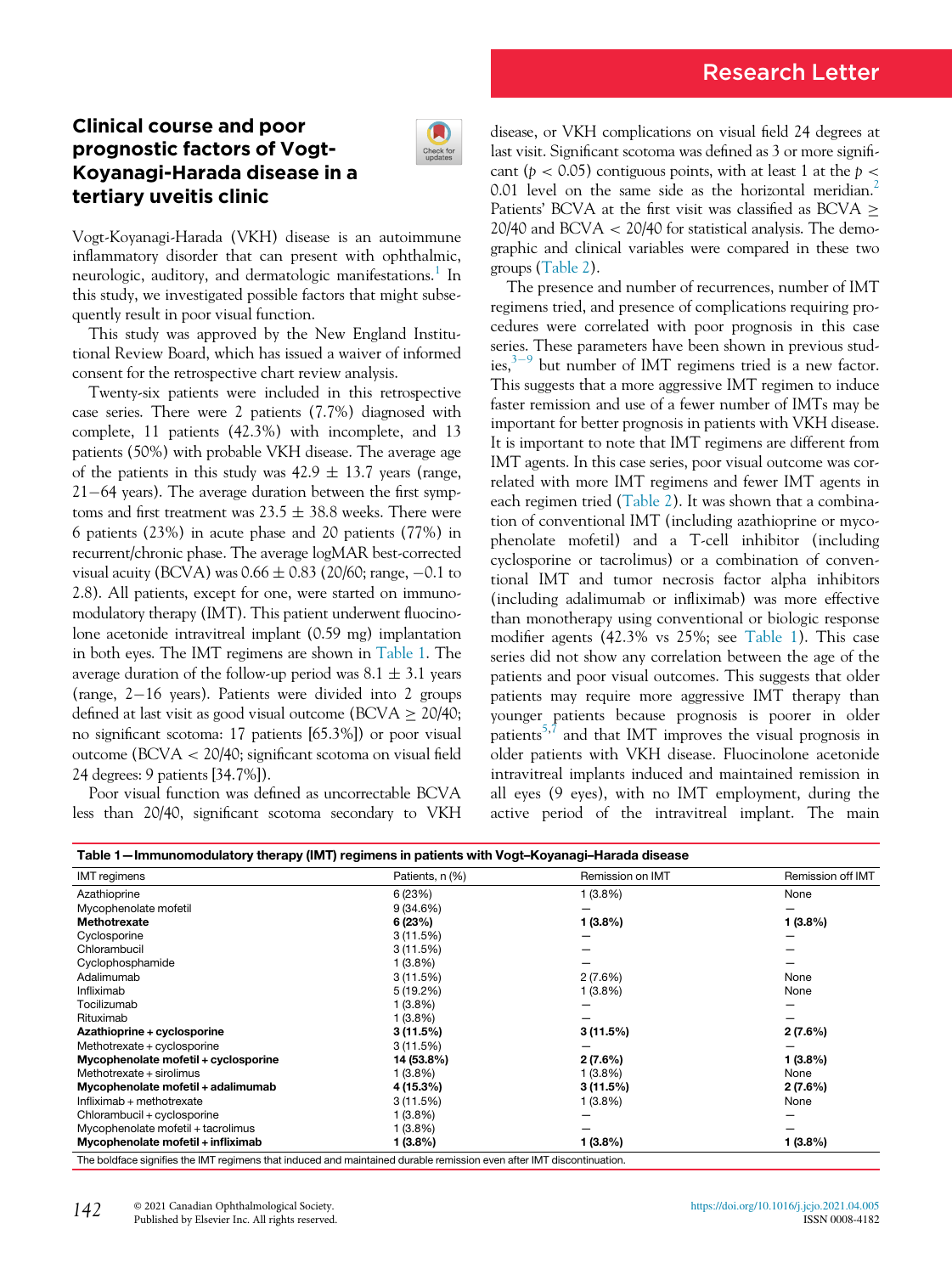<span id="page-1-2"></span>

| Table 2—Comparison of demographic and clinical features between poor and good visual outcome groups                                   |                                  |                                  |          |  |
|---------------------------------------------------------------------------------------------------------------------------------------|----------------------------------|----------------------------------|----------|--|
| Demographic and Clinical Characteristics                                                                                              | Poor Visual Outcome, (9 [34.7%]) | Good Visual Outcome (17 [65.3%]) | p Value* |  |
| Age, y                                                                                                                                | $41.33 \pm 15.73$                | $43.76 \pm 12.49$                | 0.662    |  |
| Female sex                                                                                                                            | $9(100\%)$                       | 14 (82.4%)                       | 0.066    |  |
| Other systems involvement                                                                                                             | 66.7%                            | 57.1%                            | 0.691    |  |
| Duration between the first symptoms and first treatment (months)                                                                      | $38.783 \pm 51.64$               | $12.00 \pm 18.18$                | 0.077    |  |
| Systemic corticosteroid therapy before first visit                                                                                    | 62.5%                            | 50.0%                            | 0.564    |  |
| Immunomodulatory therapy before first visit                                                                                           | 37.5%                            | 37.5%                            | 1.000    |  |
| Duration between first treatment and first visit (months)                                                                             | $90.13 \pm 175.40$               | $123.62 \pm 310.66$              | 0.729    |  |
| Disease status at first visit (active/inactive)                                                                                       | 77.8%                            | 88.2%                            | 0.488    |  |
| LogMAR BCVA at first visit                                                                                                            | $0.65 \pm 0.65$                  | $0.68 \pm 0.92$                  | 0.996    |  |
| $BCVA < 20/40$ at initial visit                                                                                                       | 54.5%                            | 57.1%                            | 0.7      |  |
| Anterior chamber inflammation                                                                                                         | 66.7%                            | 44.1%                            | 0.426    |  |
| Intraocular pressure (mmHg)                                                                                                           | $13.13 \pm 3.07$                 | $15.12 + 5.16$                   | 0.179    |  |
| Vitreous inflammation                                                                                                                 | 55.6%                            | 55.9%                            | 0.988    |  |
| All positive FFA findings                                                                                                             | 75.0%                            | 65.6%                            | 0.548    |  |
| Disc leakage on FFA                                                                                                                   | 66.6%                            | 47.1%                            | 0.4      |  |
| Pinpoint leakage on FFA                                                                                                               | 66.6%                            | 46.1%                            | 0.2      |  |
| All positive OCT findings                                                                                                             | 66.7%                            | 70.0%                            | 0.952    |  |
| Cystoid macular edema (CME)                                                                                                           | 37.5%                            | 54.5%                            | 1.0      |  |
| Subretinal fluid                                                                                                                      | 66.6%                            | 75%                              | 0.72     |  |
| Treatment $<$ 4 weeks                                                                                                                 | 50%                              | 46.1%                            | 1.0      |  |
| Oral corticosteroid $> 6$ months with first IMT                                                                                       | 44.4%                            | 41.6%                            | 0.66     |  |
| Number of IMT regimens tried                                                                                                          | $4.22 \pm 2.73$                  | $2.41 \pm 1.48$                  | 0.016    |  |
| Number of IMT agents tried                                                                                                            | $4.22 \pm 1.92$                  | $3.17 \pm 1.42$                  | 0.13     |  |
| Number of IMT agents per regimen                                                                                                      | $1 \pm 0.07$                     | $1.82 \pm 0.89$                  | 0.011    |  |
| Duration of oral corticosteroid therapy with first IMT (months)                                                                       | $7.89 \pm 7.84$                  | $16.59 \pm 42.12$                | 0.242    |  |
| Number of procedures                                                                                                                  | $2.44 \pm 2.57$                  | $1.00 \pm 1.56$                  | 0.055    |  |
| Procedure (yes/no)                                                                                                                    | 77.8%                            | 41.2%                            | 0.017    |  |
| <b>Number of recurrences</b>                                                                                                          | $2.44 \pm 2.28$                  | $0.41 \pm 0.86$                  | 0.034    |  |
| Recurrence (yes/no)                                                                                                                   | 88.9%                            | 23.5%                            | 0.007    |  |
| Presence of complication (yes/no)                                                                                                     | 88.9%                            | 52.9%                            | 0.093    |  |
| RCVA best corrected visual acuity: EEA fundus fluorescein angiography: OCT optical coherence tomography: IMT immunomodulatony therapy |                                  |                                  |          |  |

BCVA, best corrected visual acuity; FFA, fundus fluorescein angiography; OCT, optical coherence tomography; IMT, immunomodulatory therapy.

The boldface numbers are the variables which were statistically significantly different between two groups.

p value  $\leq 0.05$  were statistically significant.

<span id="page-1-0"></span>objections to this study were its retrospective nature and small sample size, unavailability of indocyanine green angiography and enhanced depth imaging optical coherence tomography for all patients, and selection bias from being a referral tertiary centre.

<span id="page-1-3"></span><span id="page-1-1"></span>The combination of conventional IMT or biologic response modifier agents, including tumor necrosis factor alpha inhibitors, with T-cell inhibitors may be a promising regimen in the treatment of patients with VKH disease, especially in chronic/recurrent cases. The sooner the disease is controlled and the fewer experimental IMT regimens tried, the lesser is the chance of poor visual function.

## <span id="page-1-4"></span>Arash Maleki, MD,\*<sup>+</sup> Stephen D. Anesi, MD, FACS,\*<sup>+</sup> Sydney Look-Why, BA, $*$ <sup>†</sup> Soheila Asgari, PhD,<sup>‡</sup> Ambika Manhapra, BA,<sup>\*\*†</sup> C. Stephen Foster, MD, FACS,  $FACR**$ <sup>†,§</sup>

<span id="page-1-5"></span>\*Massachusetts Eye Research and Surgery Institution, Waltham, Mass.; <sup>†</sup>Ocular Immunology and Uveitis Foundation, Waltham, Mass.; <sup>‡</sup>Noor Ophthalmology Research Center, Noor Eye Hospital, Tehran, Iran; <sup>§</sup>Harvard Medical School, Department of Ophthalmology, Boston, Mass.

Correspondence to Charles Stephen Foster, MD, Massachusetts Eye Research and Surgery Institution, 1440 Main St., Ste. 201, Waltham, Mass; [sfoster@mersi.com.](mailto:sfoster@mersi.com)

## References

- 1. [Burkholder BM. Vogt](http://refhub.elsevier.com/S0008-4182(21)00134-4/sbref0001)-[Koyanagi](http://refhub.elsevier.com/S0008-4182(21)00134-4/sbref0001)-[Harada disease. Curr Opin](http://refhub.elsevier.com/S0008-4182(21)00134-4/sbref0001) [Ophthalmol 2015;26:506](http://refhub.elsevier.com/S0008-4182(21)00134-4/sbref0001)–11.
- 2. [Maleki A, Swan RT, Silpa-Archa S, Preble JM, He Y, Foster](http://refhub.elsevier.com/S0008-4182(21)00134-4/sbref0002) [CS. Short-wavelength automated perimetry parameters at](http://refhub.elsevier.com/S0008-4182(21)00134-4/sbref0002) [baseline and following remission in patients with birdshot ret](http://refhub.elsevier.com/S0008-4182(21)00134-4/sbref0002)[inochoroidopathy. Am J Ophthalmol 2016;163 83](http://refhub.elsevier.com/S0008-4182(21)00134-4/sbref0002)-[92.e6.](http://refhub.elsevier.com/S0008-4182(21)00134-4/sbref0002)
- 3. [Maruyama K, Noguchi A, Shimizu A, Shiga Y, Kunikata H,](http://refhub.elsevier.com/S0008-4182(21)00134-4/sbref0003) [Nakazawa T. Predictors of recurrence in Vogt-Koyanagi-Har](http://refhub.elsevier.com/S0008-4182(21)00134-4/sbref0003)[ada disease. Ophthalmol Retina 2018;2:343](http://refhub.elsevier.com/S0008-4182(21)00134-4/sbref0003)–50.
- 4. [Chee SP, Jap A, Bacsal K. Prognostic factors of Vogt-Koya](http://refhub.elsevier.com/S0008-4182(21)00134-4/sbref0004)[nagi-Harada disease in Singapore. Am J Ophthalmol](http://refhub.elsevier.com/S0008-4182(21)00134-4/sbref0004) [2009;147 154](http://refhub.elsevier.com/S0008-4182(21)00134-4/sbref0004)-[61.e1.](http://refhub.elsevier.com/S0008-4182(21)00134-4/sbref0004)
- 5. [Ohno S, Minakawa R, Matsuda H. Clinical studies of Vogt-](http://refhub.elsevier.com/S0008-4182(21)00134-4/sbref0005)Koyanagi-Harada'[s disease. Jpn J Ophthalmol 1988;32:334](http://refhub.elsevier.com/S0008-4182(21)00134-4/sbref0005)–43.
- 6. [Read RW, Rechodouni A, Butani N, et al. Complications and](http://refhub.elsevier.com/S0008-4182(21)00134-4/sbref0006) [prognostic factors in Vogt-Koyanagi-Harada disease. Am J](http://refhub.elsevier.com/S0008-4182(21)00134-4/sbref0006) [Ophthalmol 2001;131:599](http://refhub.elsevier.com/S0008-4182(21)00134-4/sbref0006)–606.
- 7. [Mondkar SV, Biswas J, Ganesh SK. Analysis of 87 cases with](http://refhub.elsevier.com/S0008-4182(21)00134-4/sbref0007) [Vogt-Koyanagi-Harada disease. Jpn J Ophthalmol](http://refhub.elsevier.com/S0008-4182(21)00134-4/sbref0007) [2000;44:296](http://refhub.elsevier.com/S0008-4182(21)00134-4/sbref0007)–301.
- 8. [Al-Kharashi AS, Aldibhi H, Al-Fraykh H, et al. Prognostic](http://refhub.elsevier.com/S0008-4182(21)00134-4/sbref0008) [factors in Vogt-Koyanagi-Harada disease. Int Ophthalmol](http://refhub.elsevier.com/S0008-4182(21)00134-4/sbref0008) [2007;27:201](http://refhub.elsevier.com/S0008-4182(21)00134-4/sbref0008)–10.
- 9. [Sheu SJ, Kou HK, Chen JF. Signi](http://refhub.elsevier.com/S0008-4182(21)00134-4/sbref0009)ficant prognostic factors for [Vogt-Koyanagi-Harada disease in the early stage. Kaohsiung J](http://refhub.elsevier.com/S0008-4182(21)00134-4/sbref0009) [Med Sci 2004;20:97](http://refhub.elsevier.com/S0008-4182(21)00134-4/sbref0009)–105.